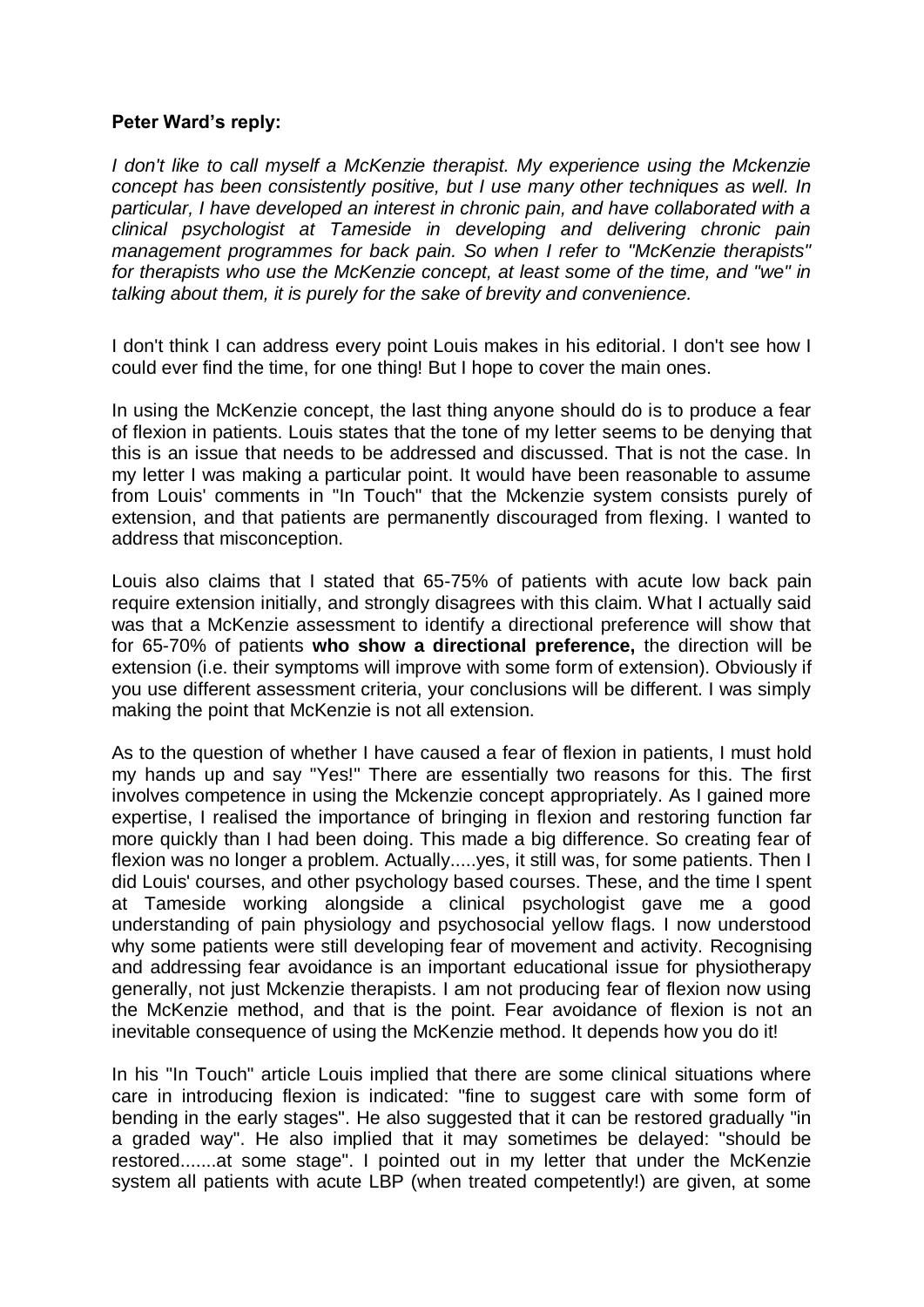stage, a full programme of graded flexion exercises in order to restore full function and confidence in bending. Imagine my surprise, on reading Louis' editorial comment on Patient A, to find that cautiously introducing flexion is.....fear avoidance! Introducing flexion at a later stage is.....fear avoidance! Progressing flexion gradually is.....fear avoidance!

It is rather mischievous of Louis to package valid clinical considerations that we all hold, including Louis himself, as a recipe for fear avoidance. He is also missing the point. Preventing fear avoidance is not about flexing patients with no care or thought for the consequences. There are times when it is clinically valid to be cautious and gradual in progressing flexion, and extension. (Graded exposure?). What is important is the skill with which we address these concerns in our interaction with the patient, the way in which we give information to the patient, and our underpinning knowledge of pain physiology and yellow flags.

Louis talks about the pressure to rapidly correct deformities. For me it is not a problem. Most patients are happy to go along with as rapid correction of deformities and movement loss as is clinically indicated. But I am quite prepared to go slowly in the early stages, if the patient wishes. It is the patient who chooses, not me. Louis mentions the risk of producing rapid increases in movement. For me, the main danger is allowing deformities to persist for so long that they become maladaptive and difficult to reverse. I am seeing a patient at the moment who presented with a three month history of back and leg pain, with a lateral shift and flexion deformity. He had already been given general exercises and electrotherapy elsewhere, but his deformity had persisted. It could only be reversed with the application of considerable force

over two weeks of swearing, sweat and tears. But at that stage he felt much better than he had since the problem started, and quite angrily asked "Why did no-one do this before?"

I have no problem with Louis' strategy of going gently with some patients in the early stages. These problems can be very painful. The key questions for me are when to decide that delay will risk producing deformities resistant to any treatment, and the importance of giving the patient informed choices. The same is true for blocks to movement. Working in secondary care, I often see patients who have had pain for months, sometimes who have been given general exercises previously, with persisting blocks to movement, sometimes into flexion, more often into extension. These patients need specific exercises in a specific direction, and significant force, and time, is often required at that stage to restore normal movement and function.

Let me tell you about Gareth. He presented with an eight month history of back and thigh pain following an RTA. He had a major loss of extension, and a moderate loss of other movements. Three sessions spent exploring different positions and movements did not suggest a directional preference. Even prone lying exacerbated his symptoms. Psychosocial assessment revealed moderate fear avoidance and depression. He appeared to be focussing excessively on his symptoms and demonstrated marked activity intolerance. I decided to adopt a functional rehabilitation approach, and encouraged a paced increase in mobility and general exercises. At this stage his tolerance to driving was 20 minutes, and to walking was 15 minutes.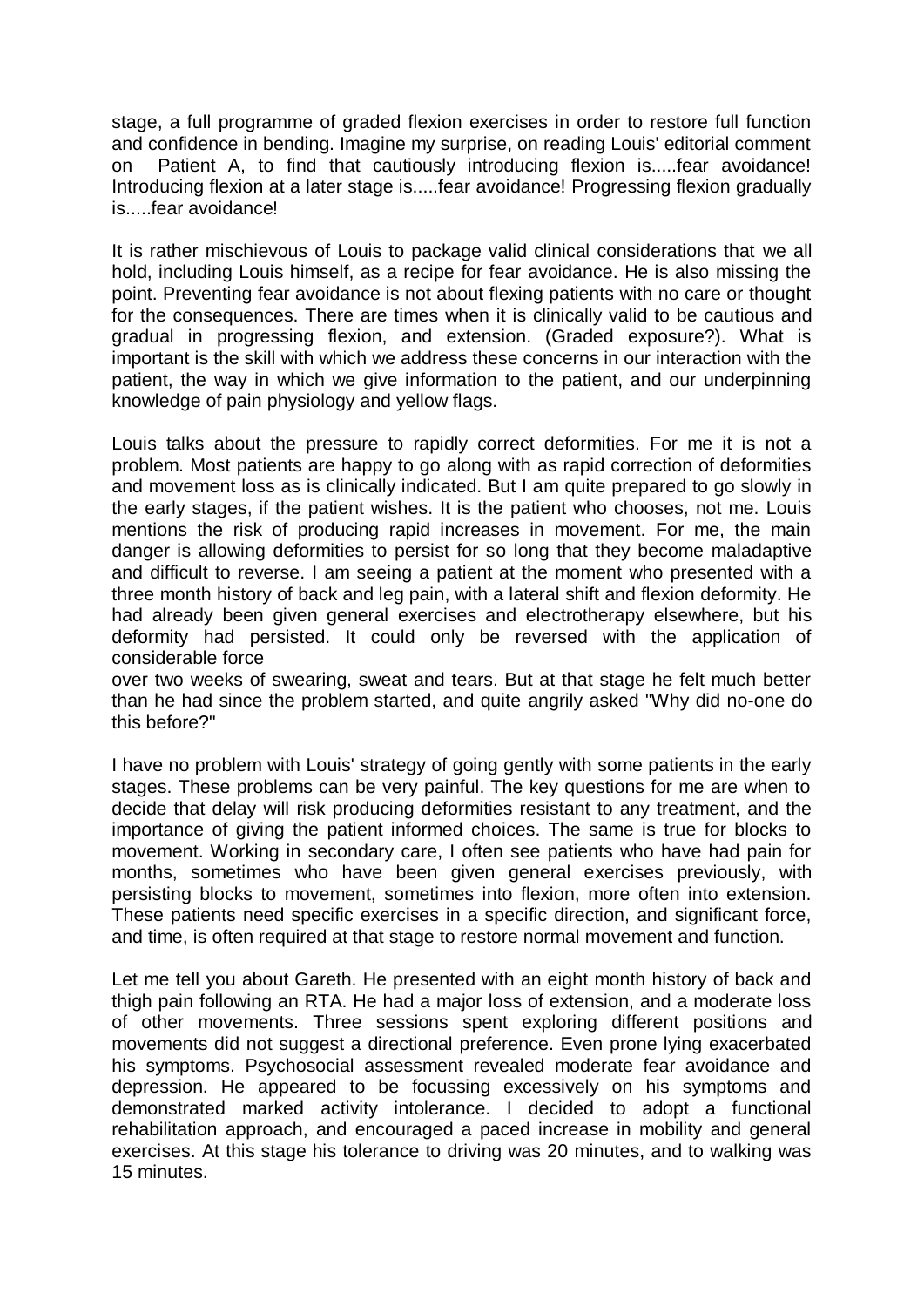During the next three months Gareth made steady progress. He added swimming to his activities and coped well with gym sessions. His driving tolerance increased to one hour, and walking to 30 minutes. He also increased his range of lumbar flexion. However, his pain had only improved a little. What concerned me particularly was that Gareth still had a major loss of extension. Extension exercises and mobilisation techniques exacerbated the pain. I discussed this with him and we agreed to try something different.

I decided to treat him by gradually extending him from prone lying by raising the head of the bed. However, due to the sensitivity of his symptoms, I would have to take it very gradually. I decide to try this technique daily, increasing a little at a time.

On the first day he managed 11 degrees. (It was easy to measure by measuring the angle of the bed). The next day he reported a severe increase in pain, which had not quite settled. However he was keen to continue.

The next day he felt "as stiff as a board", but the increase in pain was not as bad as the first day. This time Gareth managed 13 degrees. The following day he said that the pain felt a little easier and he felt less stiff. This time he managed 16 degrees.

After four weeks of this approach, combined with self treatment at home, Gareth was able to extend to 32 degrees, and he was able to extend more rapidly and with less pain. His driving and walking tolerance had improved to more than two hours. He was able to perform extension

exercises and feel better following. He reported a 40% reduction in pain over the four weeks.

Gareth's problem raised some interesting points. It certainly didn't behave as a familiar mechanical problem, and there were significant yellow flags. It is impossible to be certain with so much going on, but with hindsight I believe there was a mechanical component to his problem, and at 12 months it wasn't getting better, even with fairly vigorous general rehab.

The impression Louis gives that extension is a movement possibly to be feared may discourage therapists from moving patients into extension even when clinically indicated. As in Gareth's case, it isn't always the comfortable option that helps.

I quite agree with Louis that attention and expectation can produce variations in pain intensity and distribution. I have observed the same phenomenon myself. It is fascinating. And it is something we need to be aware of. However, my experience is that beneath this shimmering mist of fluctuations in facilitation, we often see solid, mechanically mediated patterns of pain distribution and movement loss that are consistent in their presentation and response to treatment. (Try doing the opposite to Louis during repeated movement testing, deliberately giving the patient no clues as to what you expect, and asking no leading questions).

"If you focus on the pain so will the patient. Place equal importance on changes to range of movement to establish a directional preference". (Julie Shepherd, McKenzie Newsletter, July 2000).

Louis describes the normal reaction of feeling often very stiff in moving in one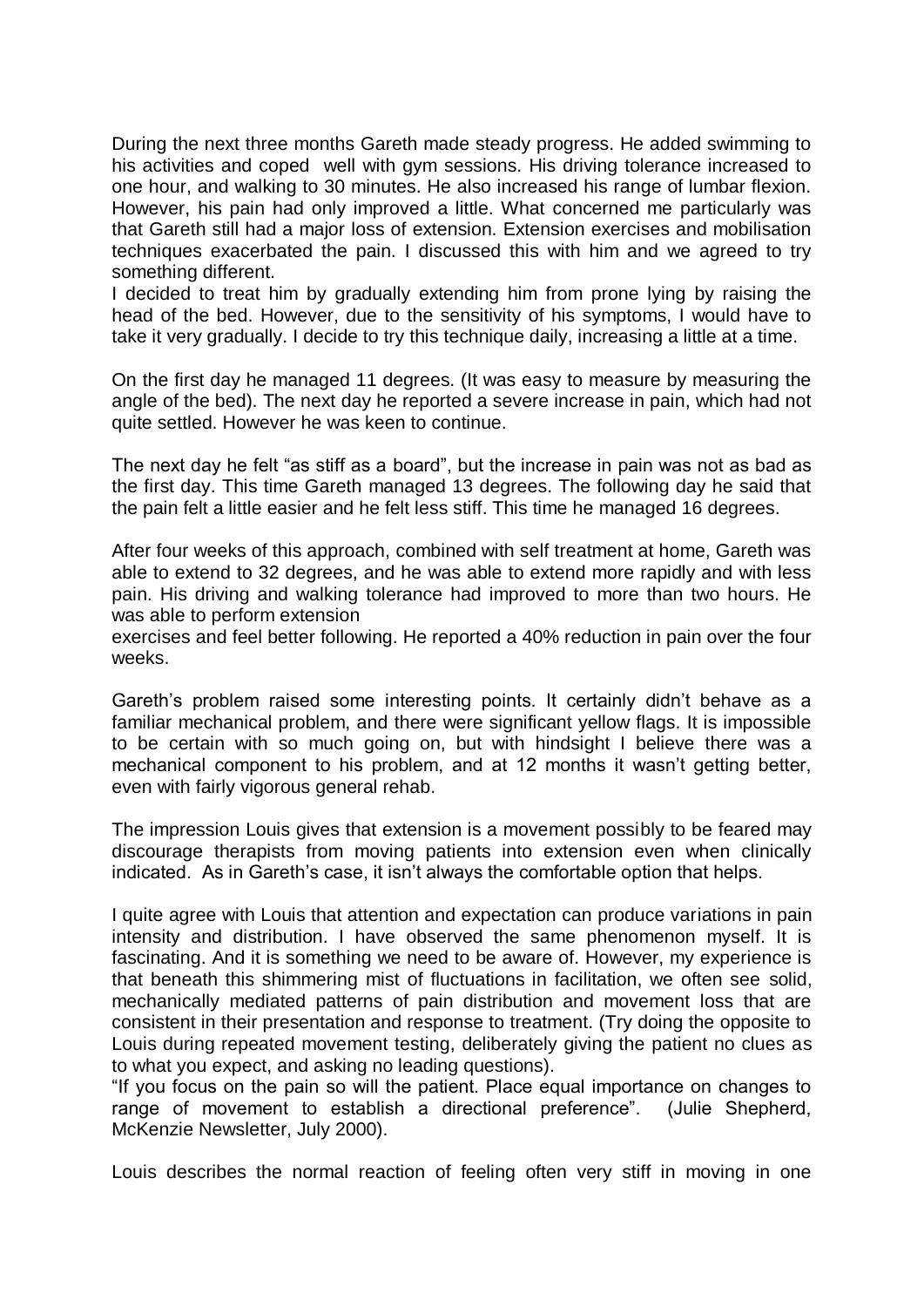direction, after sustained time moving or positioned in the opposite direction. However, this normal reaction does not produce blocks to movement lasting weeks, or deformities. So there are two mechanisms operating here, one physiological, the other pathological. I think it is important clinically to recognise the difference.

I also agree with Louis that backs need to be moved in all directions for good tissue health. As part of my prophylactic advice to patients I often say something along the lines of: "It's fine to bend. Your back is meant to bend. But if your job involves bending forwards continuously, stop and bend backwards a few times occasionally. Balance the stresses out." (Not quite the same as telling patients never to bend). We are each entitled to our unique view of reality, shaped by our own experiences and influences. And we all sometimes use that view as a basis for generalisation. Louis talks about extension producing full-blown radiculopathies, and says that the clinical reality is that this outcome is common. Maybe for you, Louis, not for me! In fact, I cannot remember this happening at all. Your personal experience has led you to be fearful of extending patients. Fair enough. But my reality is different. Maybe I've just been lucky. Or maybe I'm better at deciding which patients to extend and which not to extend; and which patients it is safe to extend quickly, and which need to be extended more gradually, perhaps over several sessions. It is worth remembering that patients with sciatica will often be made worse by extension.

I began by stating my dislike of the term "McKenzie therapist". The term does imply a narrow view, and I believe, strongly, that any therapist who treats pain needs to widen their horizon. In particular, knowledge of pain science and psychosocial yellow flags is vital. It is important to see mechanical pain in the context of pain physiology as a whole.

I appeal to those reading this in the Mckenzie newsletter- learn about yellow flags, find out how to recognise fear avoidance and deal with it, learn more effective ways of communicating with patients. These are important issues for our credibility as a profession. Louis Gifford's courses are a good place to start, and I recommend joining the Physiotherapy Pain Association and reading their yearbooks, which are full of excellent articles and useful information.

To those on the other side of the debate, my view is this. I expect criticism of the McKenzie system to continue. I welcome it as something we can learn from. I have taken on board ideas from Louis' editorial and In Touch articles that I will try in practice. However, it is reasonable to expect criticism to be based on what is happening now, and on an accurate picture of what the McKenzie concept involves.

It is obvious that much of Louis' criticism is based on the effects of the McKenzie method being applied incompetently and inappropriately. The McKenzie institute can only do so much in the way they deliver their courses. It may well be that it would be useful to make some changes. Ultimately, though, it is the individual's responsibility to acquire competency, and to remain aware of developments in pain science.

Louis began by asking: Does the McKenzie approach – need a shift? The answer is that it has already shifted, and is still shifting. Louis is quite right to say that we should not produce fear of bending in patients. What he does not seem to appreciate is how much work has already been done by the McKenzie Institute in this country to